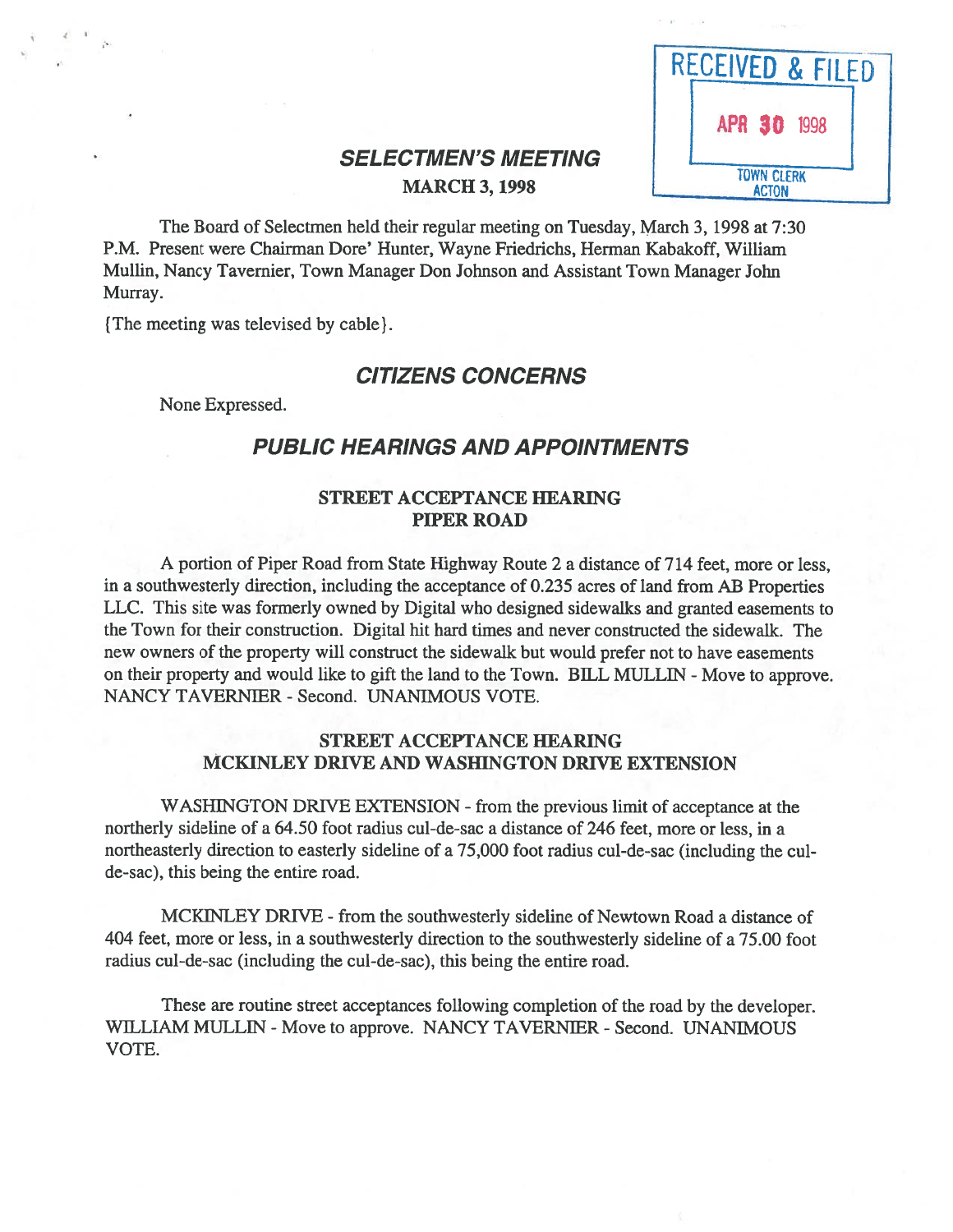## KOURMET CHINESE RESTAURANT 100 POWDERMILL ROAD COMMON VICTUALLER LICENSE

 $\leftarrow$ 

Kourmet is <sup>a</sup> 60 seat chinese restaurant, everything will remain the same excep<sup>t</sup> for the owners of the property. WILLIAM MULLIN - Move to grant a common victualler license to Chi Ming Fung, d/b/a Kourmet Chinese Restaurant, 100 Powdermill Road. HERMAN KABAKOFF -Second. UNANIMOUS VOTE.

#### NAGOG PARK SITE PLAN 11113/97-360 CONTINUATION

This is <sup>a</sup> continuation of site plan 11/13/97-360. The site plan was continued by the Board due to unresolved traffic and sewage issues. Mr. Ware, developer and owner, indicated to the Board that the Sewage Treatment Plant is functioning in accordance with all existing permits that have been issued. Upon completion of the last hookup to the Treatment Plant, the D.E.P. issued <sup>a</sup> list of items that would need to be addressed prior to any new hookups and included items like, screening, fencing, removing sand levels from the filter beds, and added more maintenance man hours. These issues have been completed. Ed Gardner, traffic consultant, indicated the additional studies have been done since the last hearing. Additional studies were conducted at the intersection of Nonset Path and Rt 119 (Great Road) and the results indicate that there is <sup>a</sup> 0-11/2 minute delay for vehicles taking <sup>a</sup> left onto Great Road from Nonset Path with 6 vehicles experiencing over <sup>a</sup> minute of delay and an overall average of 30 seconds. The test was conducted on Tuesday, February 10, 1998 between the hours of 7:30 AM - 8:30 AM. It was also indicated that Mass Highway has adjusted the signal. The other major concern was the current entrance/exit located at Nagog Park and Rt 119 (Great Road). The new proposal included widening the road to include <sup>a</sup> two lane exit in Nagog Park just prior to entering onto Great Road and also to install <sup>a</sup> right lane turn arrow on the existing traffic lights. This should eliminate the existing dangerous situation that occurs when cars enter onto the wrong side of the road in order to exit quicker. The last change will be to reset the timing on the traffic signal which will also need approval from the Mass. Highway. The Board asked if this project would deteriorate the existing level of service. Mr. Gardner stated that currently the level of service is <sup>a</sup> <sup>D</sup> rating and by building this office building it would change the level of service to <sup>a</sup> <sup>F</sup> rating and that most unsignaled intersections on Great Road currently operate at <sup>a</sup> <sup>F</sup> level. Sara Cope, resident of Nagog Woods, stated that the residents of Nagog Woods still have concerns regarding increase noise, Sewage Treatment Plant, and noise and lighting issues. Ms. Cope has met with Mr. Ware and steps have been taken to address these issues including <sup>a</sup> reduction of speed from 45 mp<sup>h</sup> to 35 mph. Michael Serese, resident of Durkee Road in Westford stated that he would like an earthen berm erected, noise barrier erected around ventilation systems, fence, traffic concerns, and an adequate drainage system. These concerns have been addressed by Mr. Ware and the Building Commissioner. Mr. Ian McPherson suggested that the ventilation system be <sup>p</sup>laced on the groun<sup>d</sup> instead of the roof. The Board reminded the residents that once this hearing is closed, no further correspondence can be addressed. NANCY TAVERNIER - Move to close the hearing and take Site Plan 11/13/97-360 under advisement. HERMAN KABAKOFF - Second. UNANIMOUS VOTE.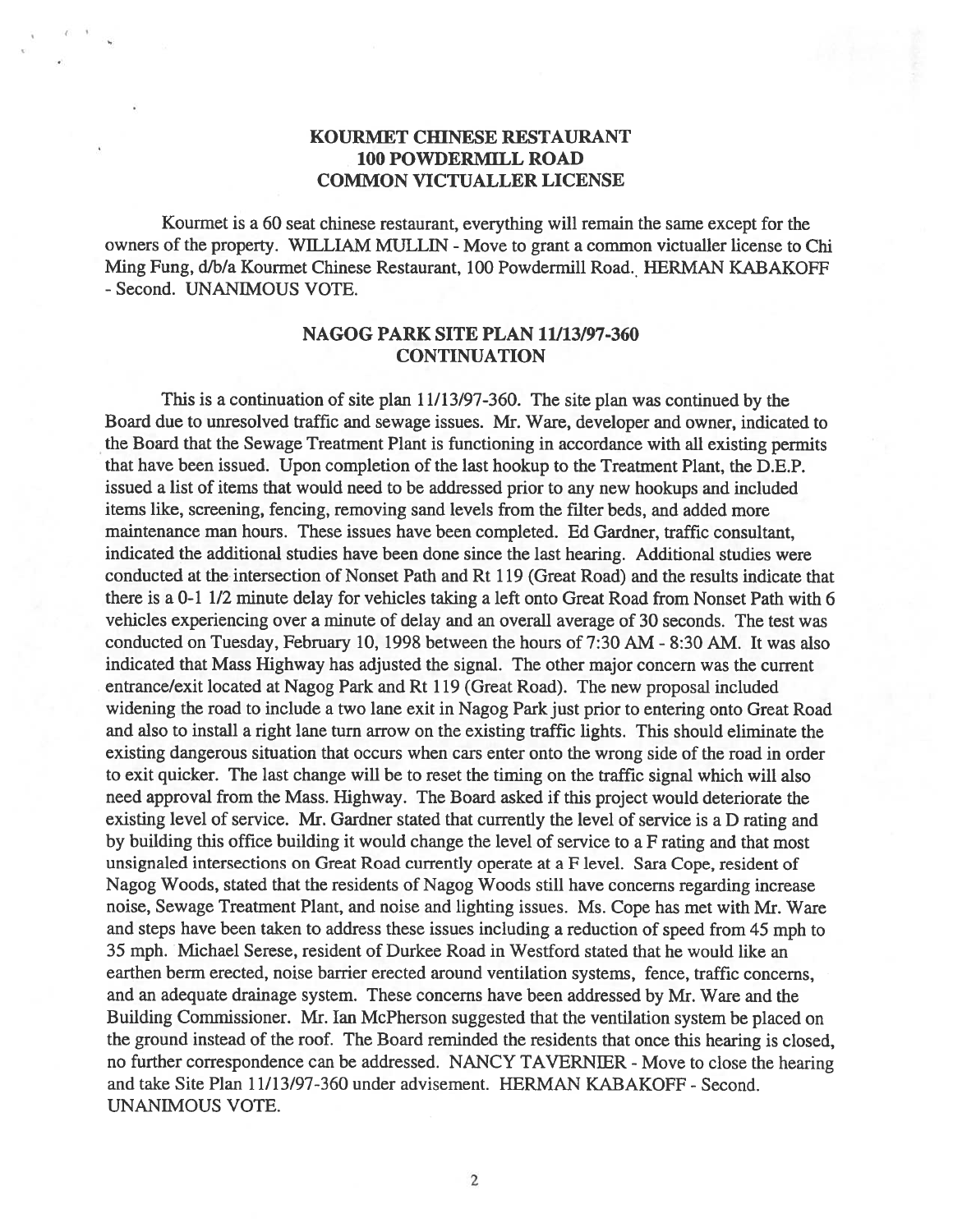### CHAMBER OF COMMERCE **DISCUSSION** AMENDMENTS TO THE NO-SMOKING PETITION

Jan Spealman, Chamber of Commerce, along with representatives from Crossroads, Chez Claude, Scupper Jacks, and Kelley's Corner Kitchen were presen<sup>t</sup> to discuss their concerns regarding this proposed petition. Ms. Spealman has collected information from the Town of Lexington who have gone completely nonsmoking, and restaurants in Acton that have chosen to go nonsmoking and also stated that it is physically impossible to implement this proposed bylaw by July 1, 1998. Jack Mendosa, Scupper Jacks, stated that two years <sup>a</sup> similar warrant article was defeated, and this warrant article is far more severe. Mr. Mendosa stated that he is looking for <sup>a</sup> compromise prior to Town meeting. Mr. Mendosa stated that 86% of all seats in all restaurants are currently non-smoking and 53% of restaurants are all non-smoking. The restaurants are concerned with having to spend excessive monies on <sup>a</sup> ventilation system. Approximately 6-8 restaurants will be forced to install ventilation systems if they wish to keep <sup>a</sup> smoking section. Kelley's Korner Kitchen surveyed her smokers and asked them what they would do if she went nonsmoking. The people surveyed told her they would go elsewhere. Mr. Hunter stated that the two sides should try to work out <sup>a</sup> compromise prior to Town Meeting.

# SELECTMEN'S BUSINESS

#### EDFAB HISTORY BEE

Bill asked the Board if they would like to contribute to the fund-raiser.

#### WARRANT DISCUSSION

Richard Croswell, Planning Board, gave <sup>a</sup> brief summation of the Zoning articles. The Planning Board has voted to remove the two zoning articles regarding the Office Park 2 districts since their last meeting with the Board of Selectmen. Some of the other changes included reductions in FAR's, street setbacks, dimensions and height restrictions. The Board of Selectmen thanked the Planning Board for incorporating their comments from the previous public hearing.

ARTICLE 0-PLOWING OF PRIVATE WAYS - DORE' HUNTER - Move to place article O in the budget and make <sup>a</sup> separate warrant article -Plowing of Private Ways. HERMAN KABAKOFF - Second. UNANIMOUS VOTE.

The Board also discussed the ALG numbers. A more accurate figure will be voted by the School Committee on Thursday night.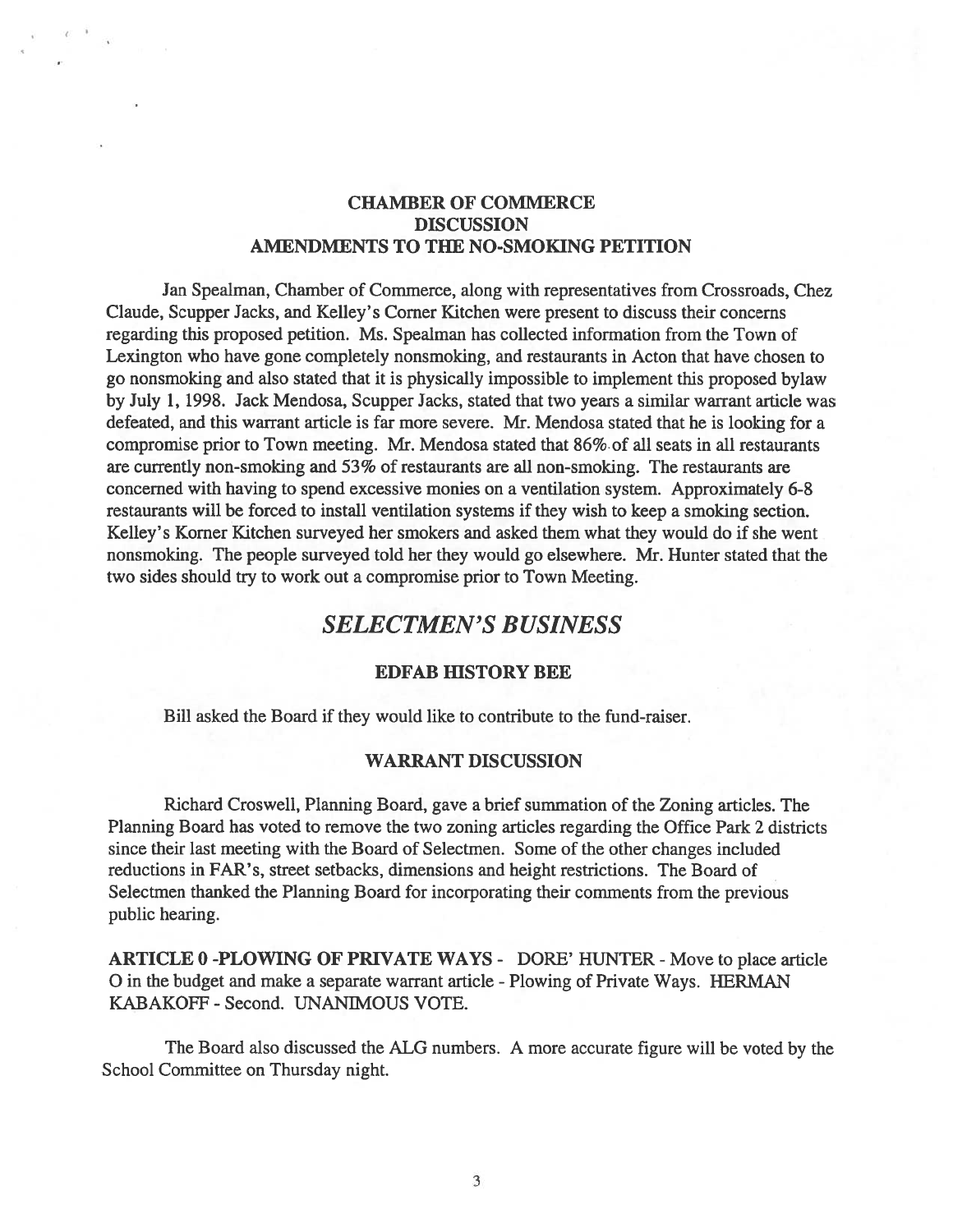Dore' recommended that article PP - Police Awareness trailer be included in Article R -Capital Improvements - Vehicle Replacements.

ARTICLE ZZ- AART LAND PURCHASES - WILLIAM MULLIN - Move to place this article in with Article J-Budget Transfer Article. NANCY TAVERNIER - Second. UNANIMOUS VOTE.

ARTICLE BB- CITIZEN PETITION - SMOKING RESTRICTIONS -HERMAN KABAKOFF - Move to defer recommendation on Article BB - Citizens Petition - Smoking Restrictions. WILLIAM MULLIN -Second. UNANIMOUS VOTE.

ARTICLE NN - LOCAL SCHOOL CONSTRUCTION -The Board discussed the loss of the override vote for the local school construction. The Board stated that they remain committed to helping the students and have proposed to go forward with <sup>a</sup> 16 section new school building. The money needed for the proposed school is approximately 12,325,000. The Town will not be on an approved list for reimbursement of state monies until 1999. The school has indicated that they will not go forward until they ge<sup>t</sup> the preliminary okay for state reimbursement. HERMAN KABAKOFF- Move to defer recommendation due to the late hour that this warrant article was submitted. WAYNE FRIEDRICHS - Second. 2-3 (Bill, Nancy, Dore' voted no) MOTION FAILS. Nancy asked what corrections Herman needed since the last meeting when he unanimously voted along with the rest of the Board to suppor<sup>t</sup> the override. Herman stated that the environment has changed and he is looking for an explanation from the schools. Herman asked why the Merriam School wasn't being renovated. Micki Williams, School Committee member offered to sit down with Herman and answer any questions he might have. Wayne stated that he has seen <sup>a</sup> lot of information come and go and would like to see the summary again.

Charlie Kadlec stated that the voters will not vote for anything to increase taxes plus increase capital costs and he is also concerned with all the other projects in the horizon.

Micki Williams, School Committee, stated that the School Committee came to the consensus that the voters feel that <sup>a</sup> K-12 plan is needed.

NANCY TAVERNIER - Move to recommend Article NN - LOCAL SCHOOL CONSTRUCTION. WILLIAM MULLIN -SECOND. 3-2(Herman & Wayne voting No). Motion Passes.

ARTICLE 00 - CIVIL SERVICE/QUINN BILL -Don stated that the Police Union is in the process of signing <sup>a</sup> Memorandum of Agreement and <sup>a</sup> signature needs to be done prior to Friday. HERMAN KABAKOFF - Move to place Article 00 -Civil Service/Quinn Bill on the warrant and the Town Manager is to write the summary and also vote to recommend contingent on <sup>a</sup> final signature on the Memorandum of Agreement. NANCY TAVERNIER - Second. UNANIMOUS VOTE.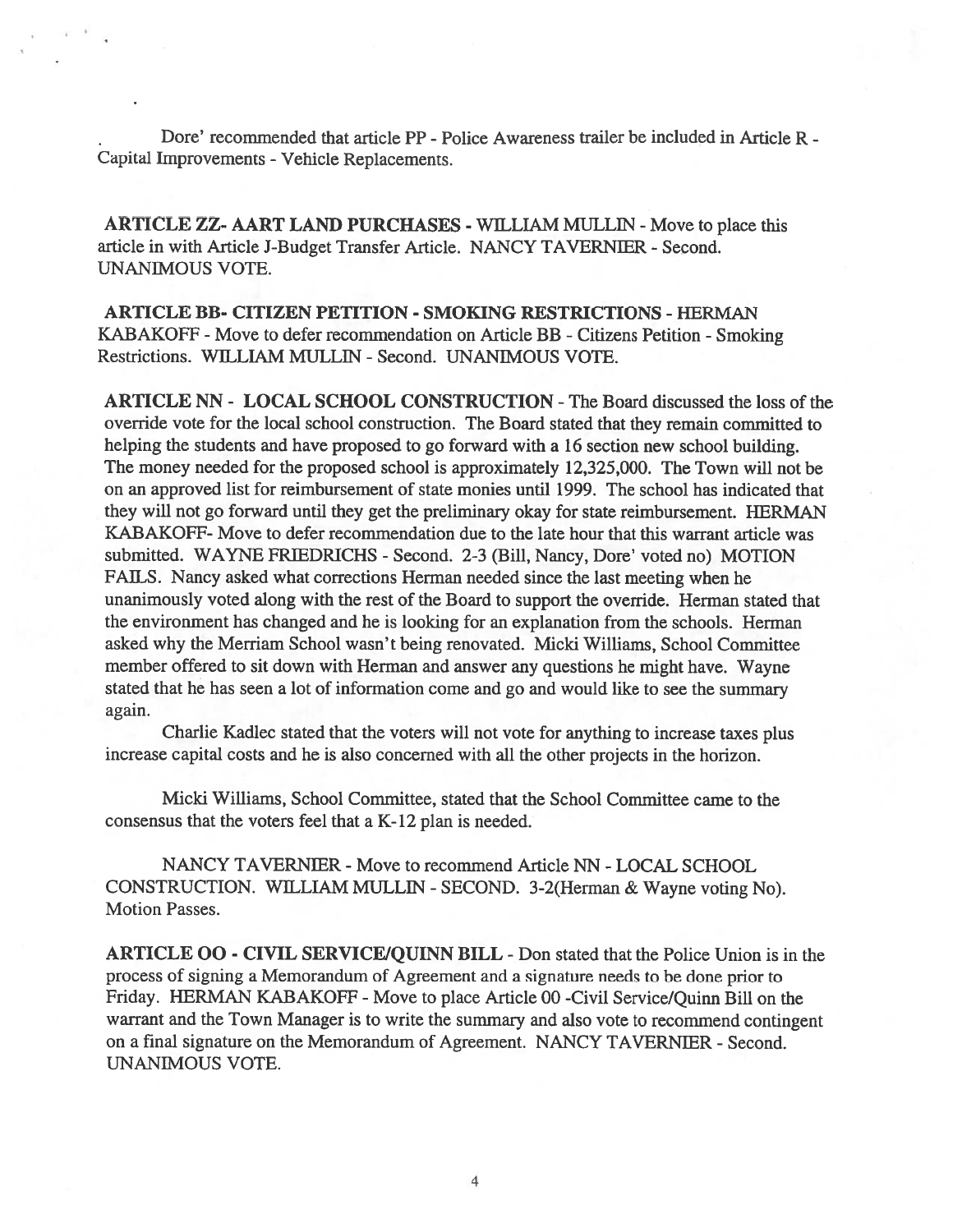ARTICLE YY -REKEYING APS FINANCIAL DATA -The Board stated that this article should be held. The Board stated that this article is still being discussed and it should not be listed as an article pending discussion.

ARTICLE XX - LANDFILL CLOSURE -Bill Mullin stated that he has significant questions which include the expected value, risk factors, and probability of receiving the clay from the big dig project. Bill stated that he would like to ge<sup>t</sup> the clay and then create <sup>a</sup> plan.

ARTICLE RR - RECREATION IMPLEMENTATION -Bill stated that he is anxious to start the recreation commission and has been thinking about small programs such as ice skating rinks and would like to get funds for these small projects. BILL MULLIN - Move to amend operating budget to give Natural Resources \$10,000 to be used for recreation programs and miscellaneous items. NANCY TAVERNIER - Second. UNANIMOUS VOTE.

ARTICLE UU - WATERSHED TRADING PROGRAM -Nancy stated that this should be done in phases which means this article can be cut in half with the other half included on next years warrant. NANCY TAVERNIER - Move to reduce ARTICLE UU from \$200,000 to \$100,000. WILLIAM MULLIN -Second. UNANIMOUS VOTE.

ZONING ARTICLES - ARTICLES DD-II - WAYNE FRIEDRICHS - Move to defer recommendation on Articles DD-ll. WILLIAM MULL1N - Second. UNANIMOUS VOTE. The Board stated that they are not quite comfortable with these articles at this point and they would like more time. The Board agreed to try to work out these issues by Friday when the warrant goes to print.

ARTICLE E - SEPTAGE ENTERPRISE BUDGET - WILLIAM MULLIN - Move to add wastewater tank(\$25,000) into Septage Enterprise Budget contingent upon receiving grant. NANCY TAVERNIER -Second. UNANIMOUS VOTE.

ARTICLE MM - AMEND REGIONAL SCHOOLS AGREEMENT -WILLIAM MULUN - Move to recommend subject to Dore's recommendation. NANCY TAVERNIER - Second. UNANIMOUS VOTE.

ARTICLE K ACTON BOXBOROUGH REGIONAL SCHOOL ASSESSMENT- NANCY TAVERNIER- Move to defer. WILLIAM MULLIN -Second. UNANIMOUS VOTE.

ARTICLE I - ACTON PUBLIC SCHOOL BUDGET - NANCY TAVERNIER - Move to recommend. WILLIAM MULLIN -Second. UNANIMOUS VOTE.

NANCY TAVERNIER - Move to recommend all other articles with the exception of the ones that were previously voted to defer. WAYNE FRIEDRICHS - Second. UNANIMOUS VOTE.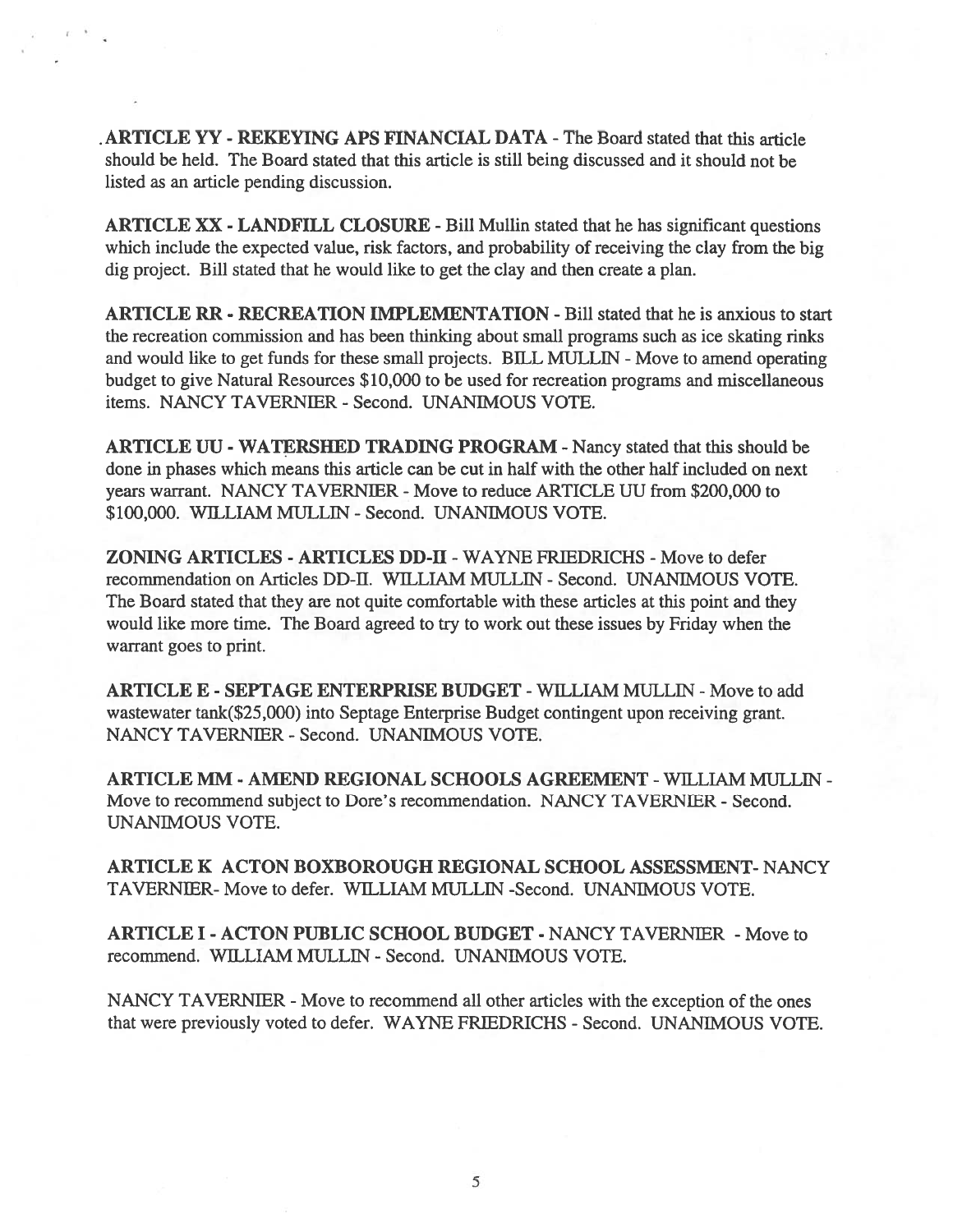#### ORDER OF WARRANT

Dore' stated that he recognized targets for each town meeting night when he drafted the order of the articles. The Board felt it was important to have set time targets and article targets for each night.

#### FINANCE COMMITTEE HEARING

Nancy reminded the Board that there will be <sup>a</sup> finance Committee hearing on March 24, 1998 at 7:30 PM in Room 204 at the Town Hall.

#### NYNEX SIDEWALK MONIES

Nynex previously requested that they give money instead of the sidewalks. The Board considered using the monies for sidewalks at NARA. WILLIAM MULLIN - Move to use Nynex funds for construction of sidewalks at NARA. NANCY TAVERNIER - Second. UNANIMOUS VOTE.

# CONSENTAGENDA

WILLIAM MULLIN - Move to approve consent calendar as printed. NANCY TAVERNIER -Second. UNANIMOUS VOTE.

## TOWN MANAGERS REPORT

#### BOCA's MASTER CODE OFFICIAL STATUS GARY JAROBSKI

The Board asked that staff extend the Board's congratulations to Mr. Jarobski for this fine achievement.

#### MASS HISTORICAL COMMISSION PRESERVATION AWARD FOR SOUTH ACTON BRIDGE

Don asked the Board if they would consider nominating the Norman D. Lake Memorial Bridge for the preservation award. The Board is grateful to the Mass Highway for their cooperation in creating <sup>a</sup> structure that compliments the neighborhood and our efforts to revitalize this important historic area. The location of the bridge, located in the heart of the Historic District presented the Town and Mass. Highway with unique problems. HERMAN KABAKOFF - Move to nominate the Norman D. Lake Memorial Bridge. NANCY TAVERNIER -Second. UNANIMOUS VOTE. Dore' to write draft nomination with Don.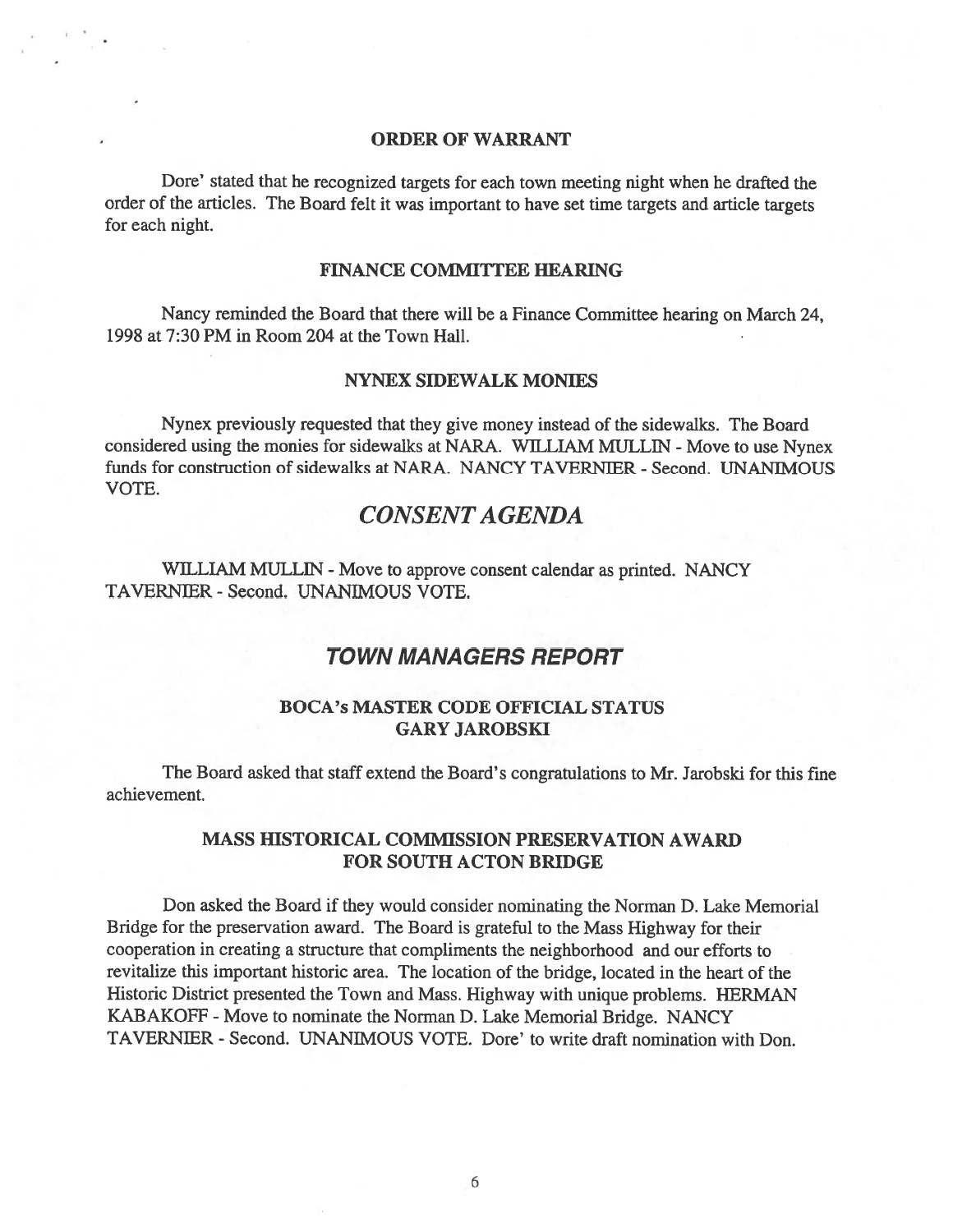HERMAN KABAKOFF - Move to adjourn at 11:05PM. WAYNE FRIEDRICHS -Second. UNANIMOUS VOTE.

 $Clerk$  //

 $\frac{71}{6}$ 

W

 $S$ heryl Ball $y$ Recording Secretary 3\_3\_9\$.DOC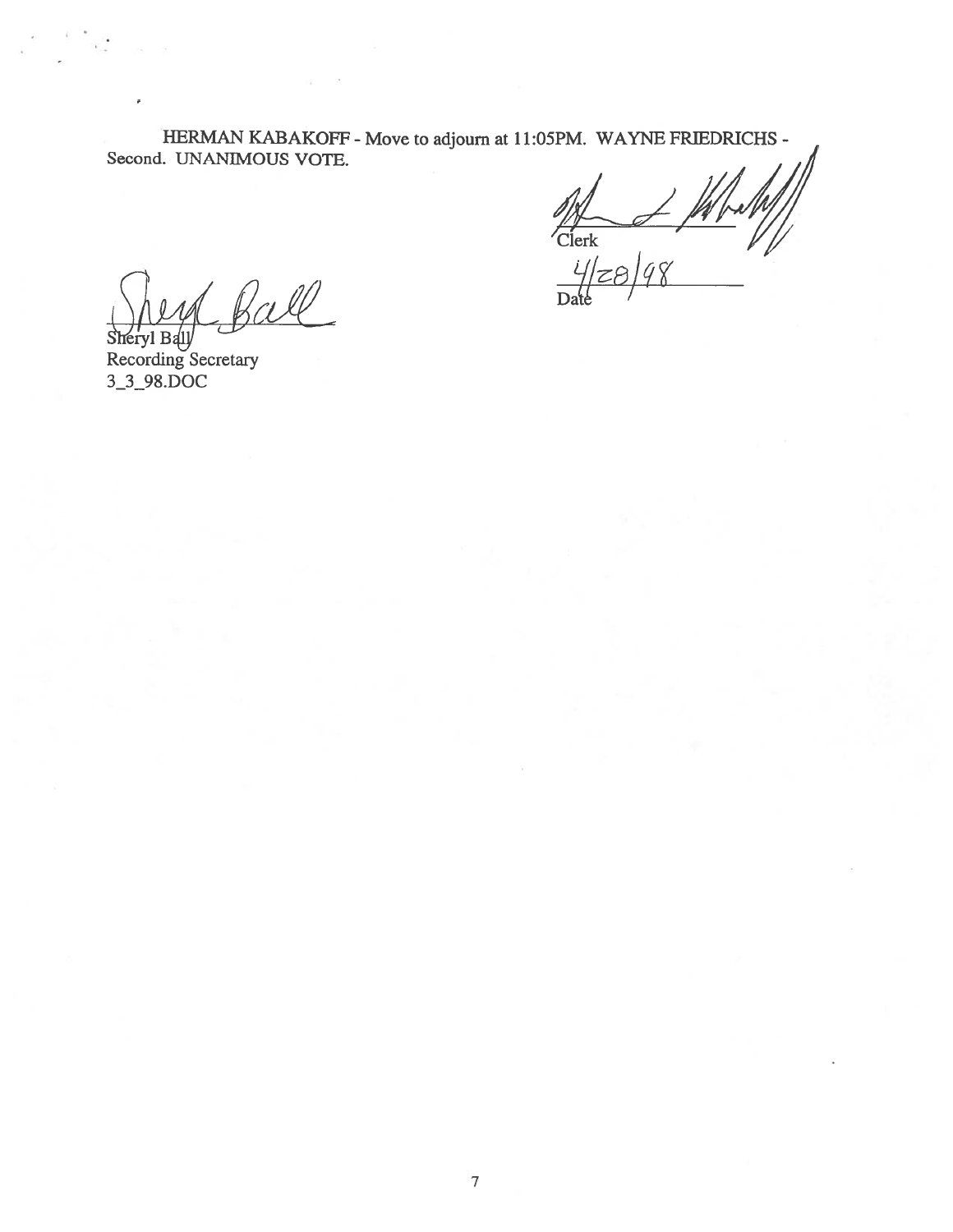February 27, 1998

TO Board of Selectmen

FROM: F. Dore' Hunter, Chairman

SUBJECT: Selectmen's Report

# AGENDA Room 204 **March 3, 1998** 7:30 P.M.

### I. CITIZEN'S CONCERNS

### II. PUBLIC HEARINGS & APPOINTMENTS

- 1. 7:35 STREET ACCEPTANCE HEARING PIPER ROAD
- 2. 7:40 STREET ACCEPTANCE HEARING MCKINLEY DRIVE
- 3. 7:45 KOURMET CHINESE RESTAURANT 100 POWDERMILL ROAD COMMON VICTULLER'S LICENSE - Enclosed please find <sup>a</sup> reques<sup>t</sup> and staff comment regarding the proposed new owner for Board action.
- 4. 8:00 NAGOG SITE PLAN #11/13/97-360 CONTINUATION- Enclosed please find materials regarding this Site Plan for Board review.
- 5. 8:15 CHAMBER OF COMMERCE -The Chamber will be in to discuss the proposed changes to the No Smoking Bylaw.

## III. SELECTMEN'S BUSINESS

6. WARRANT DISCUSSION - Enclosed please find information for discussion.

7. EDFAB SPELLING BEE - Enclosed please find reques<sup>t</sup> from Selectmen Mullin for Board contributions.

8. OTHER

# IV. CONSENT AGENDA

9. GARDEN CLUB REQUEST - Enclosed please find <sup>a</sup> reques<sup>t</sup> and staff recommendation for permission to hold the Annual Garden Club Plant Sale on the Common for Board action.

10. ACTON HOUSING AUTHORITY - Enclosed please find the Housing Authority Section 8 Annual Contributions Contract submitted for Board signature.

11. BOSTON EDISON PETITION - Enclosed please find a request for Conduit installation and Staff Comment for Board signature.